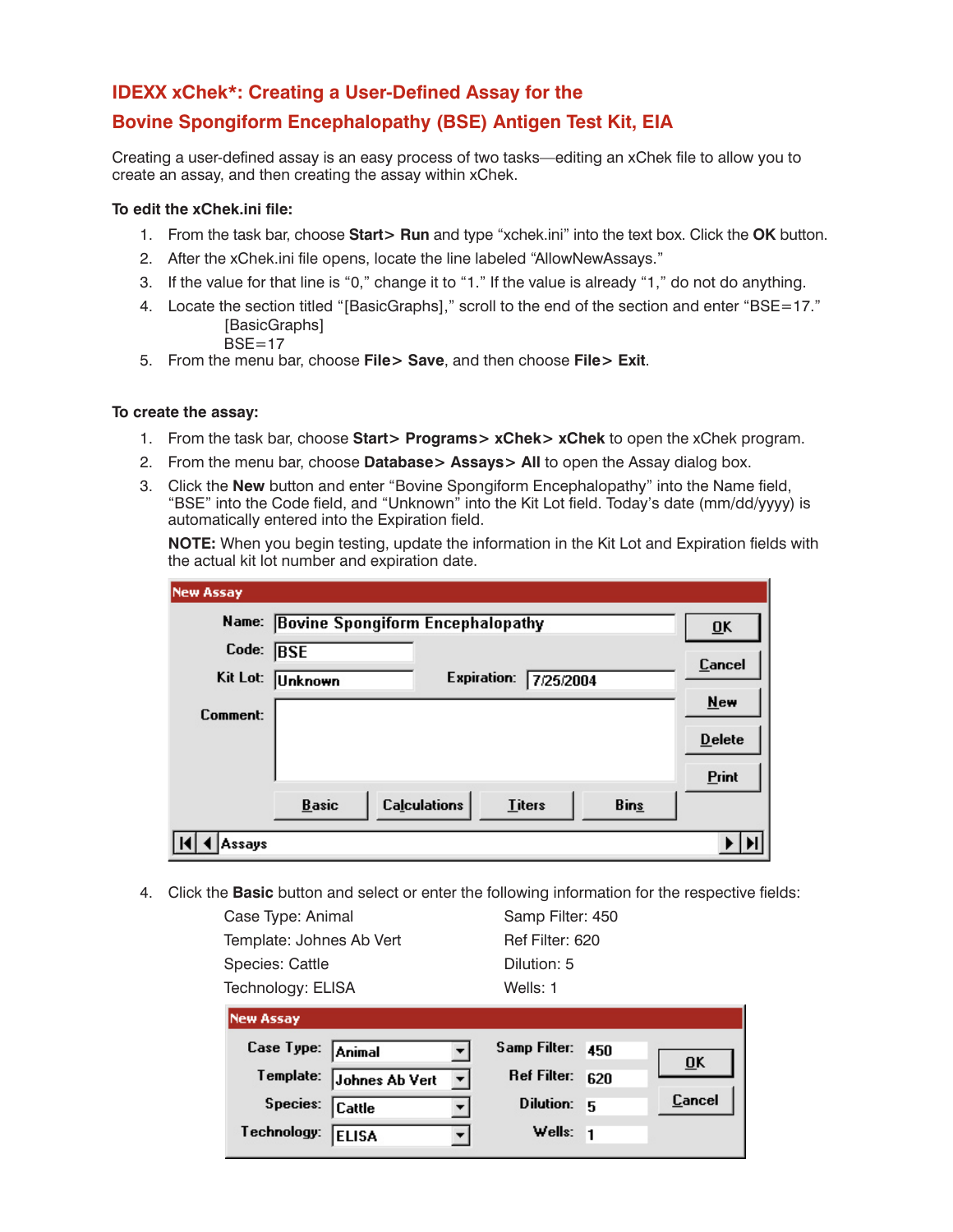- 5. Click **OK** to save the settings.
- 6. Click the **Calculations** button and select or enter the following information:

| "S" Part of Ratio: Sample1 - Negative                             |           |
|-------------------------------------------------------------------|-----------|
| "P" Part of Ratio: None                                           |           |
| "N" Part of Ratio: None                                           |           |
| <b>First Calculation</b><br>Second Calculation                    |           |
| Variable: S<br>Variable: None                                     |           |
| Positive Cutoff: 0.120<br>Positive Cutoff: 0                      |           |
| Suspect Cutoff: 0.120<br>Suspect Cutoff: 0                        |           |
| Comparison: $>=$<br>Comparison: None                              |           |
|                                                                   |           |
| New Assay                                                         |           |
| <b>Formulas</b>                                                   |           |
| "S" Part of Ratio:<br>Sample1 - Negative                          | <b>OK</b> |
| "P" Part of Ratio:<br>None                                        | Cancel    |
| "N" Part of Ratio:<br> None<br>▼<br>Reset                         |           |
| <b>Blocking Factor:</b><br>None<br>$\overline{\phantom{a}}$       |           |
|                                                                   |           |
| <b>First Calculation</b><br><b>Second Calculation</b>             |           |
| Variable:<br>Variable:<br>ls<br>None                              |           |
| <b>Positive Cutoff:</b><br><b>Positive Cutoff:</b><br>0.120<br>lo |           |
| <b>Suspect Cutoff:</b><br><b>Suspect Cutoff:</b><br> 0.120<br>lo  |           |
| Comparison:<br>Comparison:<br>None<br>$\rangle =$                 |           |

- 7. Click **OK** to save these settings, and then click the **OK** button to save the assay to the database. You can now test for BSE using the xChek Assay Management System.
- **NOTE:** xChek does not evaluate controls or results for validity when you use a user-defined assay. You must evaluate the results from each assay in accordance with good laboratory practices.

### **Setting Up Additional Display Variables**

Only OD values are displayed in the reporting options for this user-defined assay. To set up additional display variables, follow the directions below.

- 1. From the xChek menu bar, choose **Reports> Analyze Cases** to open the Filter Criteria for Analyze dialog box.
- 2. Enter the desired search criteria and click **OK**. The Select Cases for Analyze dialog box appears.
- 3. Select the desired cases and click **OK**. The Analyze Report dialog box appears.